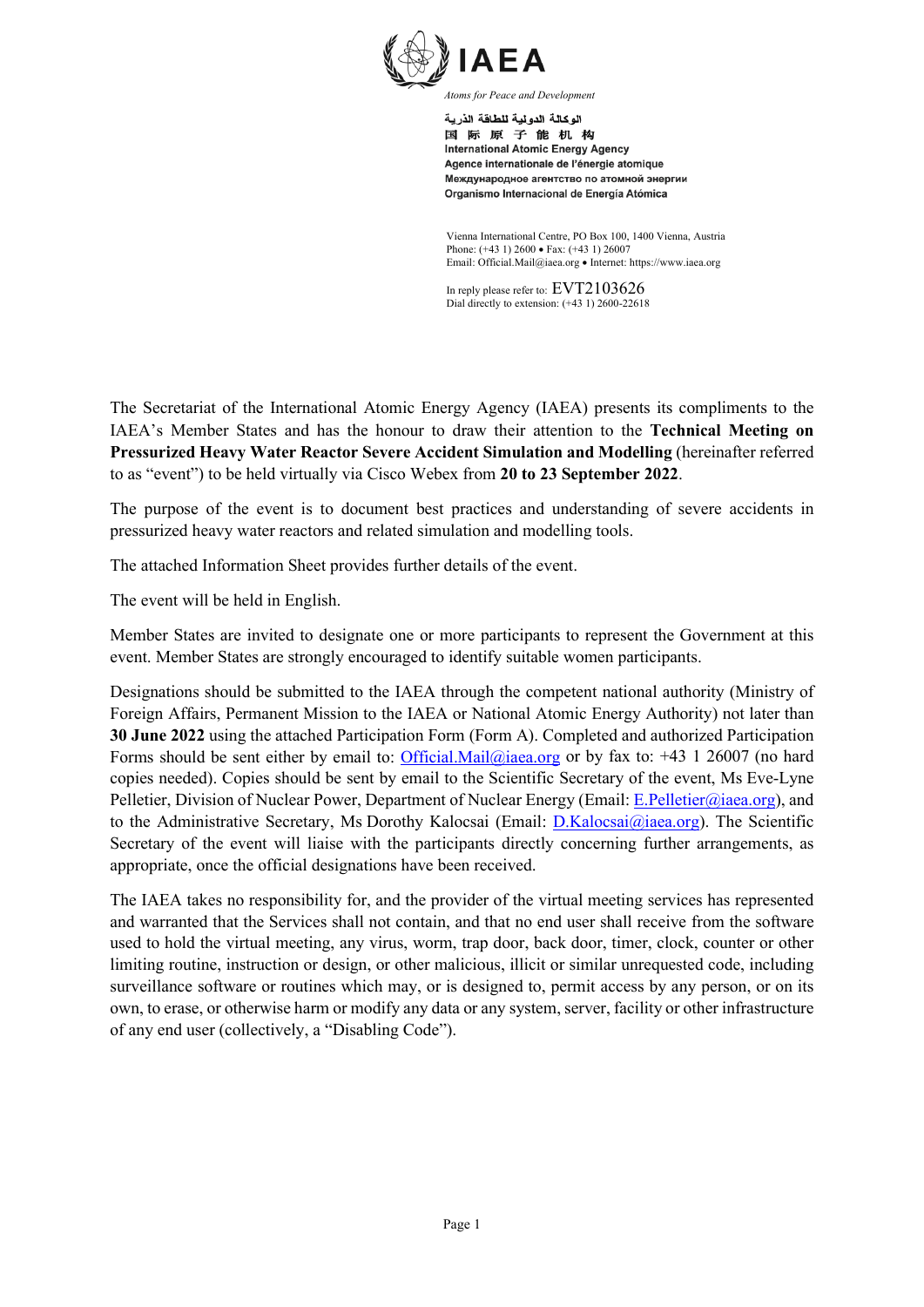The Secretariat of the International Atomic Energy Agency avails itself of this opportunity to renew to the IAEA's Member States the assurances of its highest consideration.



2022-03-24

Enclosures: Information Sheet

Participation Form (Form A)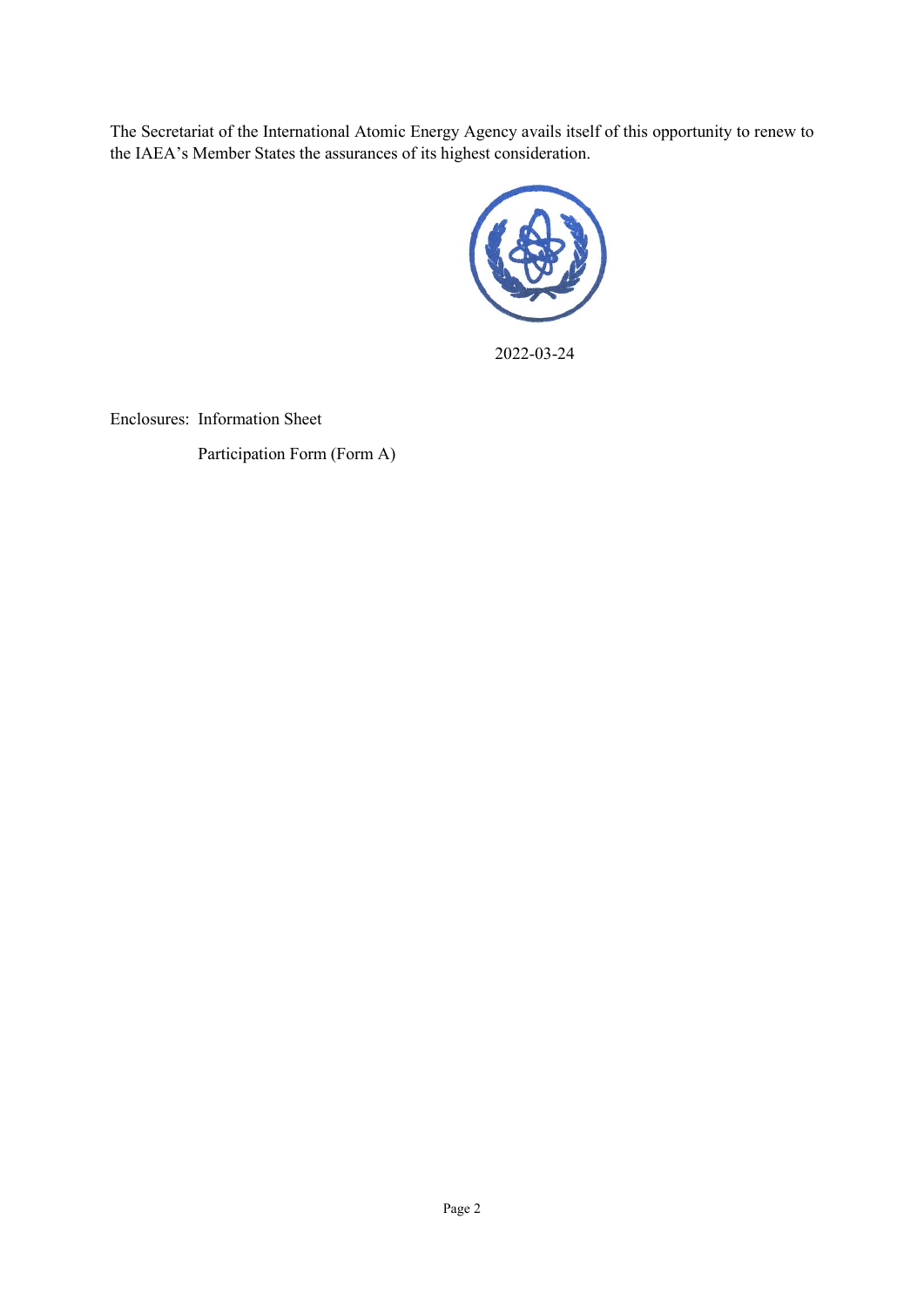

# **Technical Meeting on Pressurized Heavy Water Reactor Severe Accident Simulation and Modelling**

### **Virtual Event**

**20–23 September 2022**

**Ref. No.: EVT2103626**

## **Information Sheet**

### **Introduction**

Requests for severe accident simulations and performance assurance of mitigation measures (equipment and processes) have increased for operating nuclear power plants and are now an integral part of the design of advanced nuclear power plants, including pressurized heavy water reactors (PHWR). Severe accident analysis necessitates modelling of complex and interacting physical phenomena that occur during successive stages of accident progression; thus, sophisticated computer codes are essential for integrating these complex models in a consistent way so that the integral reactor and containment responses can be predicted.

The IAEA has gained much experience over the last two years in conducting meetings remotely and will hold a Technical Meeting on *Pressurized Heavy Water Reactor Severe Accident Simulation and Modelling* virtually thus reaching out to a larger audience who will benefit from separate virtual rooms, enhanced interactive Q&A sessions and virtual tours and demos. To facilitate attendance, the meeting will be held over 4 hours each day (from 13:00 to 17:00 Vienna time) from 20 to 23 September 2022.

Historical to this activity, the IAEA initiated in 2007 a coordinated research project (CRP) that was competed in 2012 with TECDOC-1727 on Benchmarking Severe Accident Computer Codes for Heavy Water Reactor Applications (December 2013), available at: [https://www](https://www-pub.iaea.org/MTCD/Publications/PDF/TE-1727_web.pdf)[pub.iaea.org/MTCD/Publications/PDF/TE-1727\\_web.pdf.](https://www-pub.iaea.org/MTCD/Publications/PDF/TE-1727_web.pdf) More recently, a 2017 Technical Meeting led to the publication of TECDOC-1872, Status and Evaluation of Severe Accident Simulation Codes for Water Cooled Reactors (June 2019), available at: [https://www-](https://www-pub.iaea.org/MTCD/Publications/PDF/TE-1872web.pdf)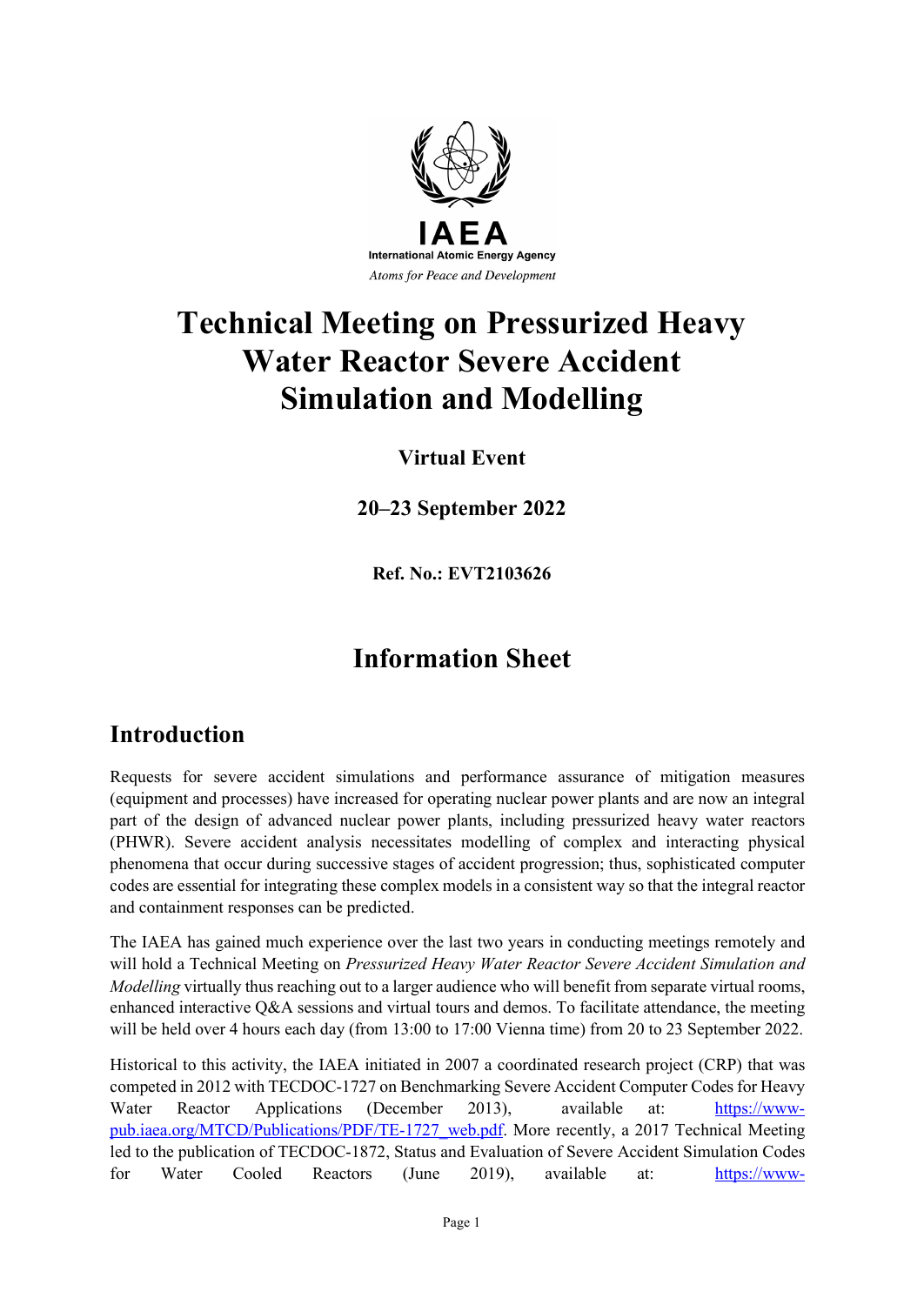[pub.iaea.org/MTCD/Publications/PDF/TE-1872web.pdf,](https://www-pub.iaea.org/MTCD/Publications/PDF/TE-1872web.pdf) a status report that also included codes relevant to PHWRs. However, a detailed analysis and IAEA status report for PHWR severe accident codes and test facilities for validation dates back to 2008 as described in TECDOC-1594, Analysis of Severe Accidents in Pressurized Heavy Water Reactors (June 2008), available at: [https://www](https://www-pub.iaea.org/MTCD/Publications/PDF/te_1594_web.pdf)[pub.iaea.org/MTCD/Publications/PDF/te\\_1594\\_web.pdf.](https://www-pub.iaea.org/MTCD/Publications/PDF/te_1594_web.pdf)

Starting in 2017, the IAEA has organized a series of Technical Meetings addressing the status and R&D gaps in modelling and simulation of severe accidents in water cooled reactors, with tangible outputs:

- Technical Meeting on the Status and Evaluation of Severe Accident Simulation Codes for Water Cooled Reactors, Vienna, Austria, 9–12 October 2017 resulted in IAEA-TECDOC-1872 on Status and Evaluation of Severe Accident Simulation Codes for Water Cooled Reactors (June 2019)
- Technical Meeting on Hydrogen Management in Severe Accidents, Vienna, Austria, 25–28 September 2018 resulted in IAEA-TECDOC-1939 on Developments in the Analysis and Management of Combustible Gases in Severe Accident in Water Cooled Reactors Following the Fukushima Daiichi Accident (December 2020)
- Technical Meeting on the Phenomenology, Simulation and Modelling of Accidents in Spent Fuel Pools in Vienna on 2–5 September 2019 resulted in IAEA-TECDOC- Phenomenology, Simulation and Modelling of Accidents in Spent Fuel Pools – Proceedings of a Technical Meeting (April 2021)

The last in this series is this Virtual Technical Meeting on *Pressurized Heavy Water Reactor Severe Accident Simulation and Modelling*. A Consultancy Meeting held 9-11 February 2022 defined the objective and the scope, as well as topical sessions, of this Technical Meeting.

Despite significant progress in the understanding and modelling of severe accident phenomena, the implementation into integral codes remains largely empirical. Furthermore, challenging conditions in experiments make accurate and comprehensive measurements difficult, and thus result in validation data with large uncertainties. It is therefore understood that the analyses from integral severe accident codes are inherently uncertain in comparison to design basis accident analyses. Despite those uncertainties, alternate methods and checks can be applied to verify the experimental data and to quantify the analysis uncertainties. Those are to be discussed in the Technical Meeting.

The TECDOC-1727 concluded that several phases in PHWR severe accident progression, namely core disassembly, debris oxidation, and corium-vessel interaction require further research to improve the understanding and simulation of the following severe accident phenomena:

- flow area of the first fuel channel rupture,
- core collapse and disassembly modelling,
- porosity and its distribution in the debris bed,
- oxidation and hydrogen production in debris and other structural material,
- behaviour of the calandria vessel while the molten pool is formed,
- rate and species of fission product release from the terminal debris bed,
- end shield behaviour, and
- steam generation after calandria vessel failure.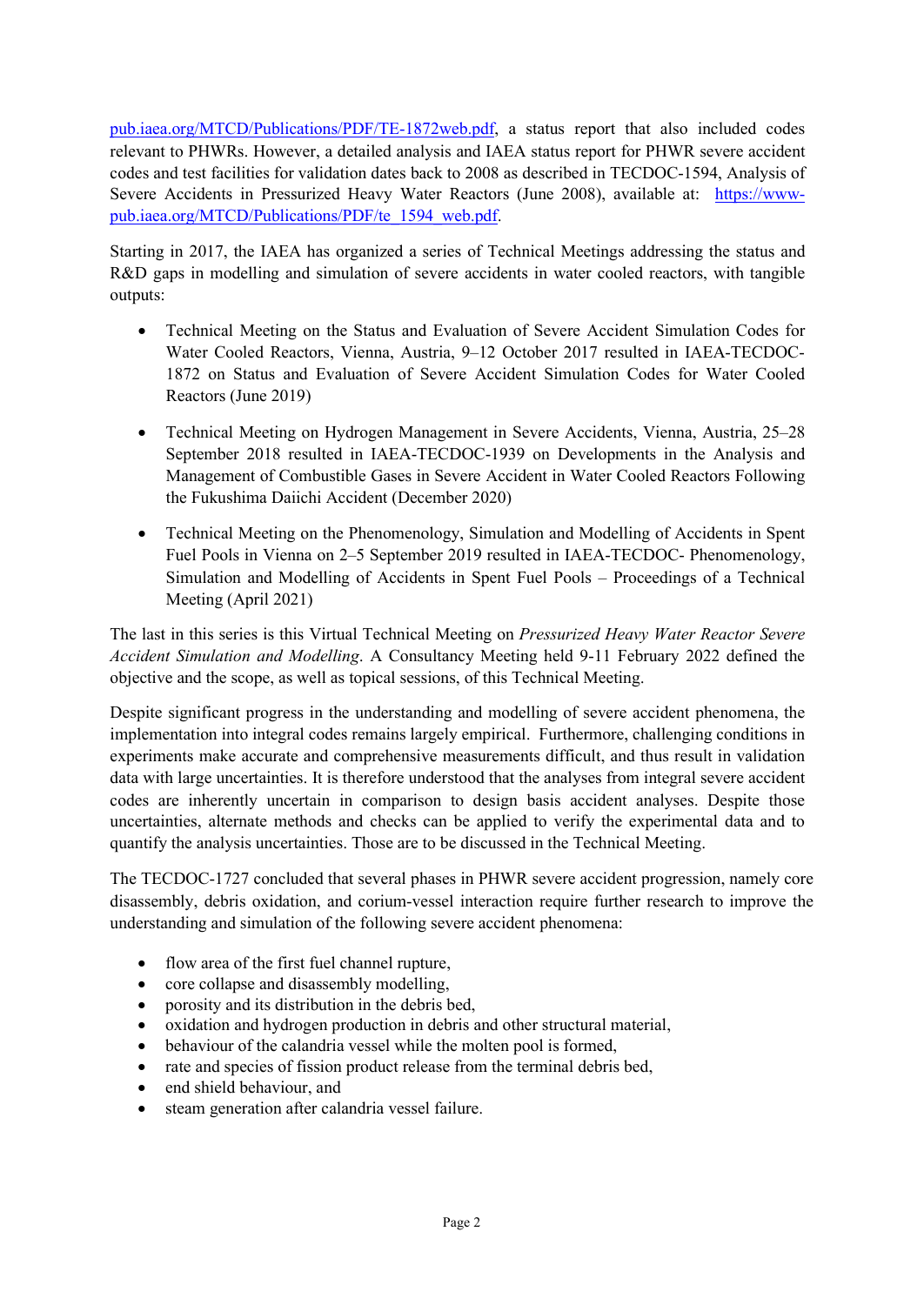These phenomena or behaviour were confirmed as requiring more research in the *Nuclear Safety Research Support Facilities for Existing and Advanced Reactors: 2021 update*, NEA No. 7565, © OECD 2021 that identified three ongoing important topics that continue to be evaluated:

- core disassembly,
- source term, and
- in-vessel retention.

Individual phenomena important to the severe accident phases have been ranked in terms of importance and knowledge level in PBNC 2012-050, Severe Accident R&D for Enhanced CANDU 6 Reactors, T. Nitheanandan, 2012, which also identifies the phenomena that need improvement in knowledge level.

In the last 10 years since the Fukushima accident, the scope for, and application of, severe accident analysis has increased in the disciplines of deterministic and probabilistic safety analysis, informing Level 2 PSA, and in support of emergency planning. In parallel, the capabilities of simulators have been extended into the severe accident domain for training and visualization.

### **Objectives**

The overall purpose of this Technical Meeting is to share experience and transfer knowledge on recent efforts in the development, improvement, validation, and application of PHWR severe accident codes and related R&D. The meeting will also serve as a forum for Member States to identify topics where future improvements are required, and to promote collaboration on these aspects.

The meeting will have the following specific objectives, with an emphasis on achieving a better understanding of phenomena to improve modelling and code application for severe accidents in PHWRs:

- Exchange information on the advances in codes application and validation, in experimental facilities and programmes, and relevant updates in the regulatory framework;
- Discuss novel usages of severe accident modelling in simulators and under emergency situations, and of usages of Computational Fluid Dynamics (CFD) as a support tool;
- Discuss the opportunity for international cooperation and research to gain further understanding of the key phenomena or reduce their uncertainties.

The meeting will include discussion sessions to enable participants to contribute to the summary and highlights of the meeting, and to make recommendations to the IAEA on future activities in this area.

Organizing this event was strongly recommended during the 2019 meeting of the Technical Working Group on Advanced Technologies for Heavy Water Reactors (TWG-HWR).

### **Target Audience**

Participation is intended for professionals from nuclear power plant design and operating organizations, regulatory bodies, and other technical support, research and academic organizations who are involved in severe accident analysis of current and advanced PHWRs.

Only designated participants may attend the meeting. Designated participants are expected to have knowledge or keen interest in the development, application, or validation of PHWR severe accident codes and related R&D.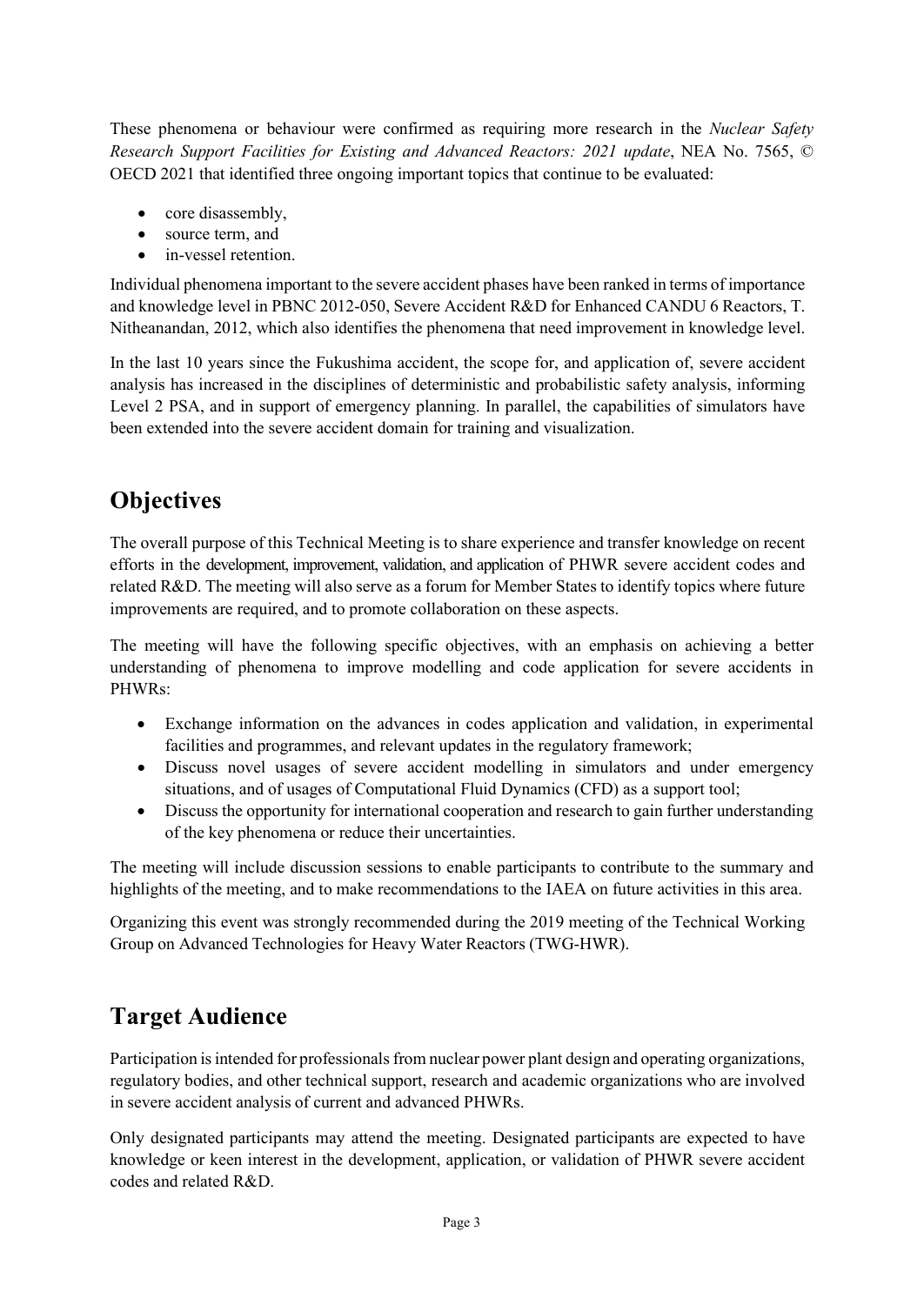### **Working Language(s)**

The working language of the meeting will be English. All communications, presentations, and other contributions must be submitted in English.

### **Expected Outputs**

The expected outputs of this meeting are as follows:

- Meeting report and subsequent development an IAEA publication summarizing the participants' contributions and discussions held.
- Potential initiation of IAEA led international cooperation activities.

### **Topics**

The following list of topics focus on PHWR technologies, grouped broadly into 6 categories, and have been identified as being of potential interest to participants and suitable for consolidation in an IAEA publication, and presentations on these topics are solicited. Videos related to severe accident experiments, facilities or tours are also invited.

The topics that will form the basis of the Technical Meeting agenda will depend on submitted materials by the participants from the IAEA Member States.

#### **1. Code developments and validation in past decade**

- − PIRT updates (re-assessment of phenomena and knowledge ranking)
- − Sensitivity/uncertainty analyses or capabilities
- − Code-to-code comparisons (benchmarking)
- − Formal validation program implementation (e.g. V&V 2020) and user training/qualification
- − CFD code validation and development of best practice guidelines
- − Opportunities for international cooperation (e.g. benchmarking)

#### **2. Experiments in past decade**

- − Identification of experimental needs/gaps and plans
- − Experimental design (uncertainties, scaling, representativeness of boundary conditions and reliable high temperatures measurements)
- − New facilities and programmes to address highly ranked phenomena
- − Experiments to provide CFD grade data
- − Opportunities for international cooperation (e.g. sharing of experimental data)

#### **3. PHWR severe accident simulators in the most recent years**

- − Extension of full-scope simulators to DEC-A and DEC-B
- − Support to SAMG and to Emergency Operation Centre (fast-running codes)
- − GUI or HMI developments (video demonstrations are encouraged)
- − Educational simulators (video demonstrations are encouraged)

#### **4. Updates in licensing requirements**

- − Requirements and regulatory guidance for severe accident scope, code capabilities and code validation (including CFD)
- − Development needs for more comprehensive level-2 PSA support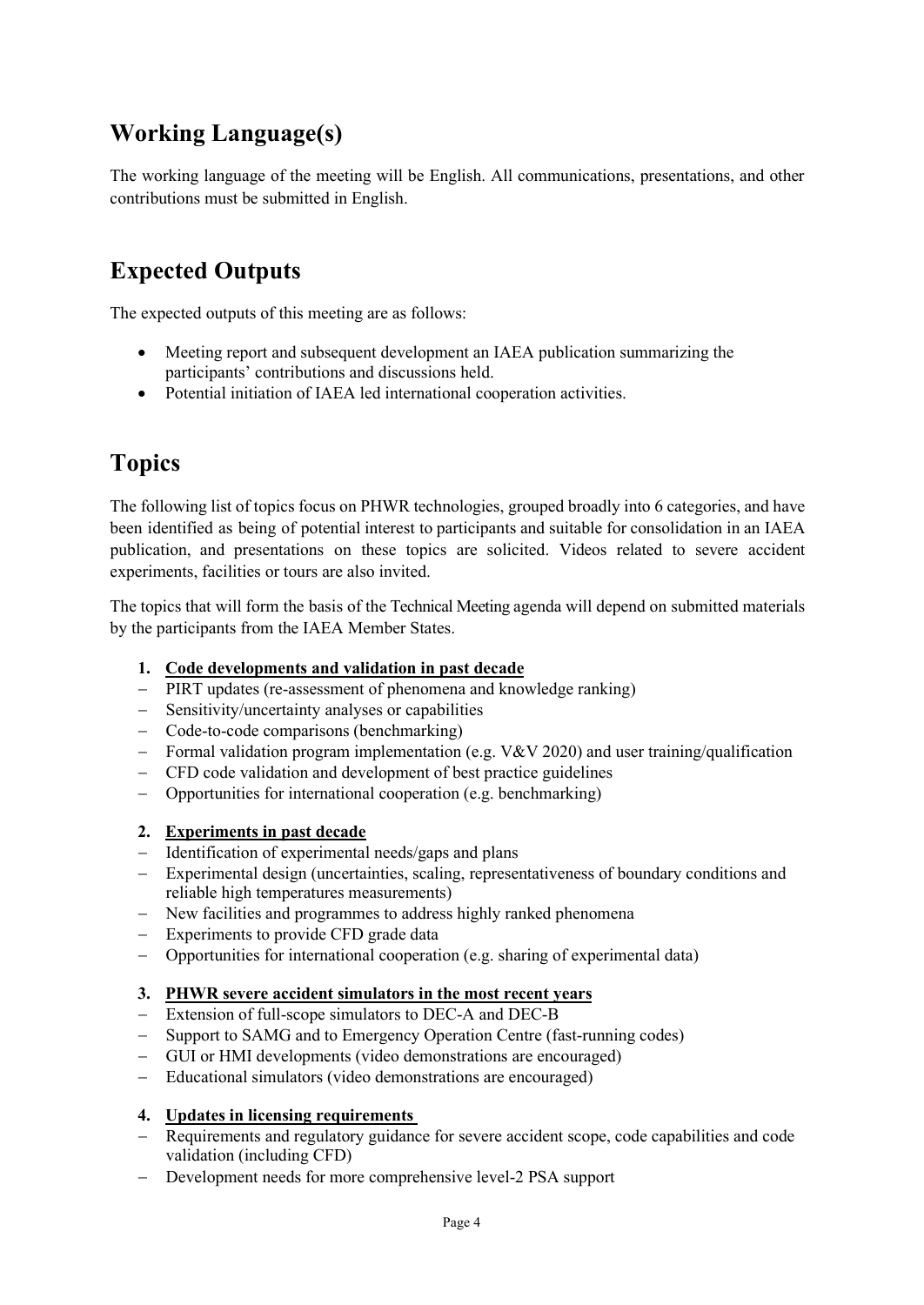- − Technical basis for SAMG and emergency planning
- **5. CFD developments for severe accident simulation support**
- − Enhanced CFD capabilities to substitute experiments
- − CFD to quantify and reduce uncertainties in empirical correlations
- − CFD for improving phenomenological understanding
- − CFD to address specific geometric effects and to inform lumped-parameter severe accident codes

This meeting may also include break-out sessions on the following topics:

- − Demonstration of IAEA Advanced PWR severe accident educational simulator
- − Severe accident experiments or facilities videos
- − Virtual tour(s)

### **Participation and Registration**

All persons wishing to participate in the event have to be designated by an IAEA Member State or should be members of organizations that have been invited to attend.

In order to be designated by an IAEA Member State, participants are requested to send the**Participation Form (Form A)** to their competent national authority (e.g. Ministry of Foreign Affairs, Permanent Mission to the IAEA or National Atomic Energy Authority) for onward transmission to the IAEA by **30 June 2022**. Participants who are members of an organization invited to attend are requested to send the Participation Form (Form A) through their organization to the IAEA by above deadline.

Selected participants will be informed in due course on the procedures to be followed with regard to administrative matters.

Participants are hereby informed that the personal data they submit will be processed in line with the [Agency's Personal Data and Privacy Policy](https://www.iaea.org/about/privacy-policy#:%7E:text=The%20IAEA%20is%20committed%20to,accountable%20and%20non%2Ddiscriminatory%20manner.&text=The%20Privacy%20Policy%20provides%20the,carrying%20out%20its%20mandated%20activities.) and is collected solely for the purpose(s) of reviewing and assessing the application and to complete logistical arrangements where required.

### **Papers and Presentations**

The IAEA encourages participants to give presentations on the work of their respective institutions that falls under the topics listed above.

Participants who wish to give presentations are requested to submit an abstract of their work. The abstract will be reviewed as part of the selection process for presentations. The abstract should be in A4 page format, should extend to no more than 4 pages (including figures and tables) and should not exceed 2000 words. The abstract and presentation should be sent electronically to Ms Eve-Lyne Pelletier, the Scientific Secretary of the event (see contact details below), not later than **30 June 2022**. Authors will be notified of the acceptance of their proposed presentations by **15 August 2022**.

In addition, participants have to submit the abstract together with the **Participation Form (Form A)** to their competent national authority (e.g. Ministry of Foreign Affairs, Permanent Mission to the IAEA or National Atomic Energy Authority) or their organization for onward transmission to the IAEA not later than **30 June 2022.**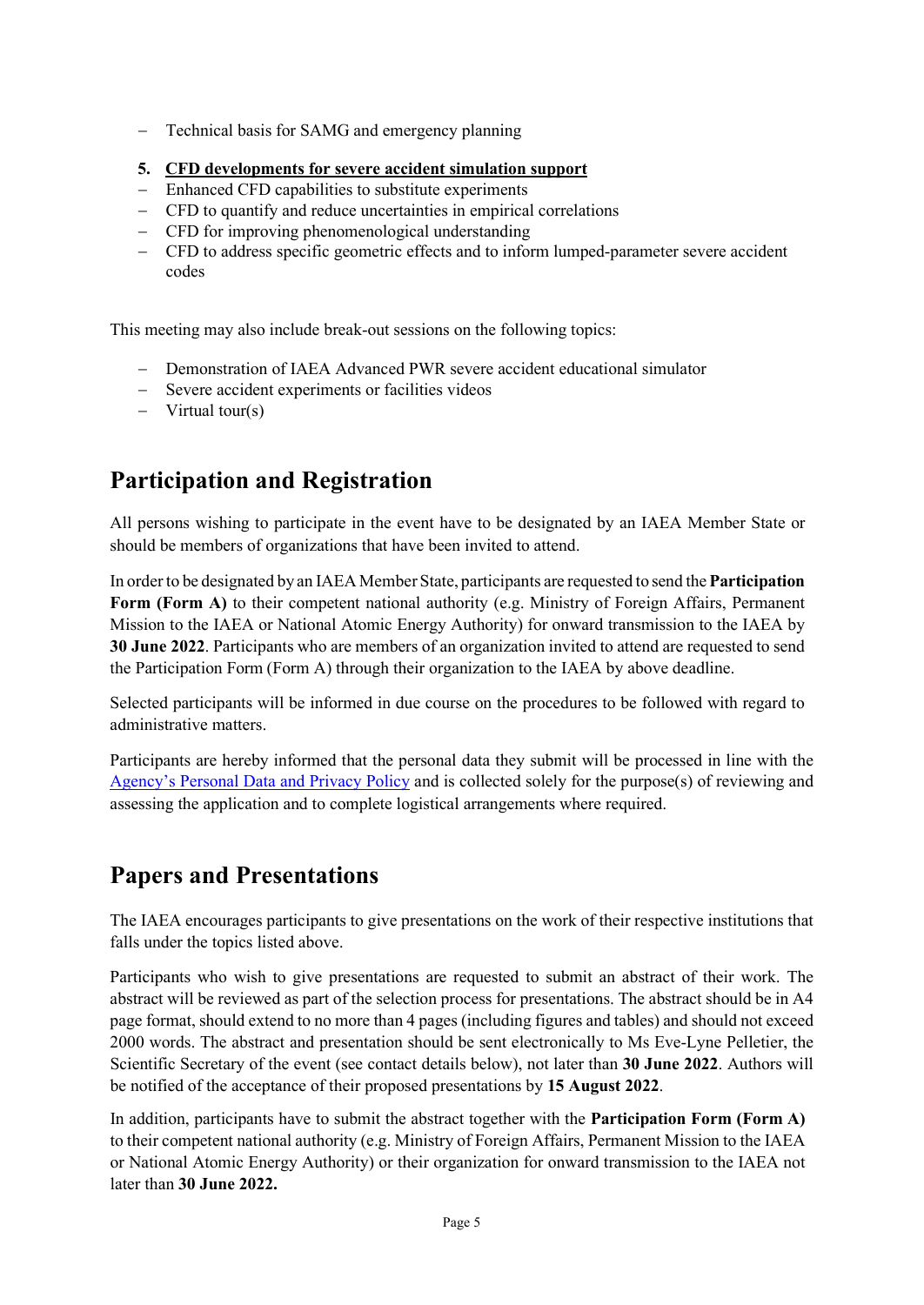**Important:** Contributors of material to be included in the meeting proceedings are required to assign all copyrights or rights to publish to the IAEA. The authors should make sure that the files do not include copyrighted figures or other impediments for reproduction.

### **IAEA Contacts**

#### **Scientific Secretary:**

#### **Ms Eve-Lyne Pelletier**

Division of Nuclear Power Department of Nuclear Energy International Atomic Energy Agency Vienna International Centre PO Box 100 1400 VIENNA AUSTRIA

Tel.: +43 1 2600 22618 Email: [E.Pelletier@iaea.org](mailto:E.Pelletier@iaea.org)

#### **Administrative Secretary:**

#### **Ms Dorothy Kalocsai**

Division of Nuclear Power Department of Nuclear Energy International Atomic Energy Agency Vienna International Centre PO Box 100 1400 VIENNA AUSTRIA

Tel.: +43 1 2600 25795 Email: [D.Kaloscai@iaea.org](mailto:D.Kaloscai@iaea.org)

Subsequent correspondence on scientific matters should be sent to the Scientific Secretary and correspondence on other matters related to the event to the Administrative Secretary.